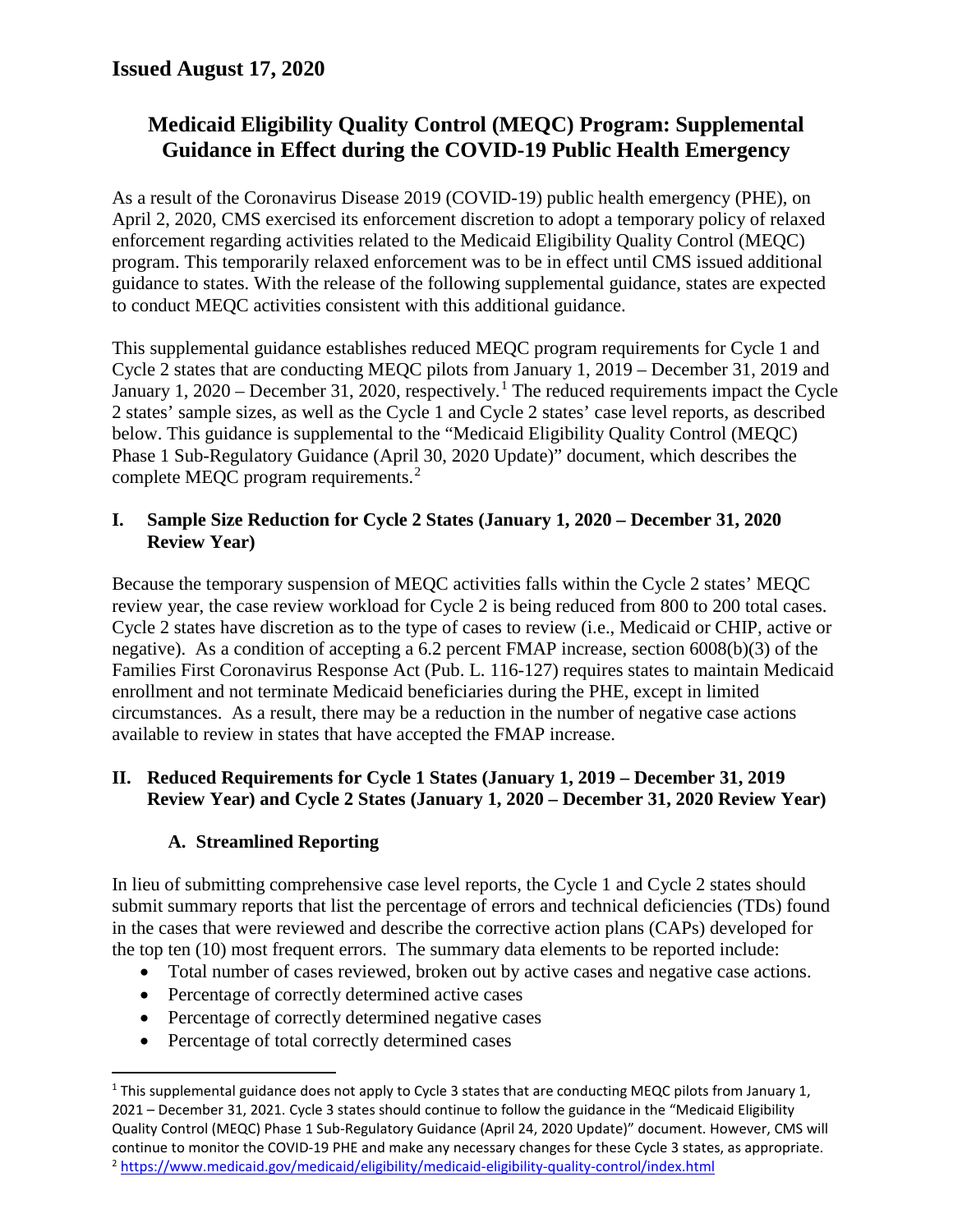- Percentage of active cases with errors
- Percentage of negative cases with errors
- Percentage of total cases with errors
- Percentage of active cases with technical deficiencies (TDs)
- Percentage of negative cases with technical deficiencies (TDs)
- Percentage of total cases with technical deficiencies (TDs)
- Top ten (10) most frequently occurring errors across active cases reviewed
- Top ten (10) most frequently occurring errors across negative cases reviewed
- Corrective action taken or to be taken to address each of the top ten (10) errors found in the active and negative cases.

**NOTE:** Breakouts of cases by Medicaid and CHIP may be included if such data is available.

To submit the summary reports, please:

- Use Attachment A, "CMS Summary MEQC Reporting Template" to provide all MEQC summary reports.
- Include complete state point of contact information on the general information tab of the case level reporting template.
- When completed, email all summary reports to CMS' MEQC mailbox at [CMS-MEQC-](mailto:CMS-MEQC-Inquiries@cms.hhs.gov)[Inquiries@cms.hhs.gov.](mailto:CMS-MEQC-Inquiries@cms.hhs.gov)

Additional guidance on compiling and aggregating data for the summary reports can be found in the Appendix.

### **B. Suspension of Payment Reviews and Adjustments**

In addition to the streamlined reporting requirements described above, the Cycle 1 and Cycle 2 states will not be required to conduct payment reviews for those active cases involving erroneous eligibility determinations. They will also not be required to make payment adjustments for identified overpayments on those cases using the CMS-64 and CMS-21 reports.

### **C. Deadline Extensions for Summary Reports**

For the Cycle 1 states, the summary report and CAPs are now due by November 1, 2020 (extended from Aug. 1, 2020).

For the Cycle 2 states, the summary report and CAPs are now due by November 1, 2021 (extended from Aug. 1, 2021).

**Note:** All due dates listed above are subject to change depending on the duration of the COVID-19 PHE.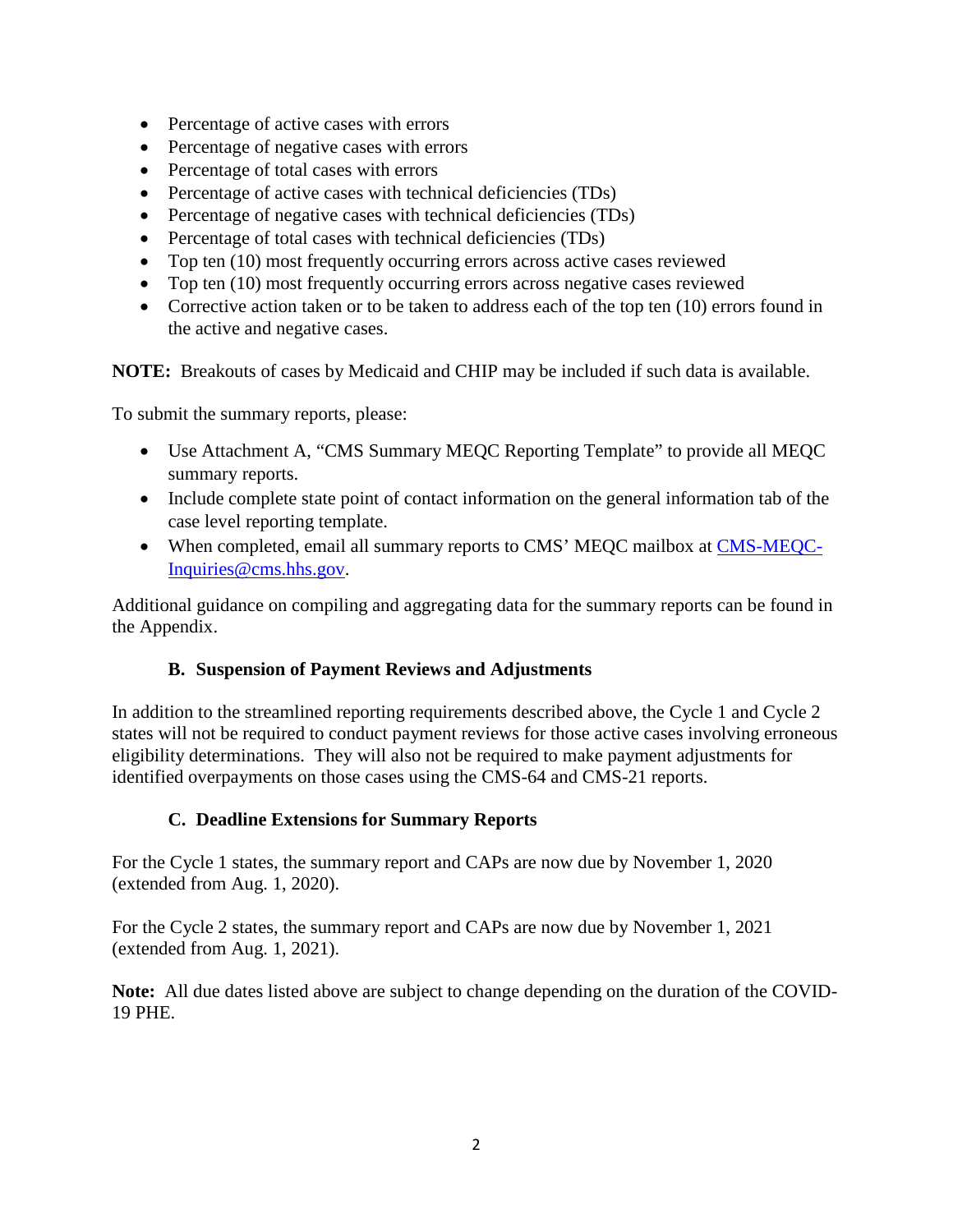#### **Appendix** — **Compiling and Aggregating Data for the Summary Reports**

To compile the summary reports, the Cycle 1 and Cycle 2 states should use the error or TD codes, general categories, and qualifiers provided by CMS in a separate spreadsheet (Attachment B). States may, if they choose, use the Attachment B case level reporting template to rate individual active and negative case actions and report on corrective action(s) taken for the active and negative cases found to have errors and TDs. The case level data compiled on the spreadsheet can then be rolled up into the reporting categories that are described in Section II.A., above, and included in the summary report (Attachment A).

The MEQC case level reporting template includes several case level reporting tabs or worksheets for active and negative cases. These consist of a series of case description fields (Columns A-N), case evaluation fields (Columns P-AN), and payment review fields (Columns AP-BC for active cases only). For purposes of compiling the aggregate data and CAP information for the summary reports, states need only complete Column A in the case description section and Columns P through AL, where needed, in the case evaluation section. States may complete the other fields on the active and negative case tabs of the spreadsheet for purposes of internal analysis, but those fields will not be required for the summary reports. For this reason, the nonrequired fields have been hidden on the active and negative case report worksheets.

The MEQC case level reporting template also contains separate tabs or worksheets for reporting on the corrective action(s) taken on active and negative cases that were found to have errors or TDs. Instructions for completing these worksheets are included below. The tabs on the spreadsheet labeled "general information" and "status of prev CAP" do not have to be completed for the summary reports.

**Dropdown Lists:** Numerous fields in the active and negative case tabs of the spreadsheet and some in the corrective action tabs make use of dropdown lists. *An asterisk next to the column heading signifies that a dropdown list is present.* To access any dropdown list, please do the following:

- Click the cell in which the data is to be entered
- Click the button which appears at the lower right of the cell
- When the dropdown list appears, select the appropriate item by clicking on it
- After checking that the correct item has appeared in the cell, move to the next column

In order for states to compile the case level information that must be aggregated for the summary report, case review information should be entered on the fields in the template listed below.

#### **Column A: Sample Count**

Column A is an alphanumeric field in which reviewers are required to provide a count of each case that they sampled during the MEQC review period. Cases dropped because they met some exclusion criterion, were duplicative, or were otherwise invalid should not be included. Cases should be numbered in numerical order, starting with A1 or N1 for active cases or negative case actions, respectively. Thus in this field, all active cases will be numbered A1, A2, A3 . . A400. All negative case actions will be numbered N1, N2, N3 . . . N400. **Note:** the auto-fill feature can be used to fill in this column, but when doing so, it is necessary to turn off data filtering.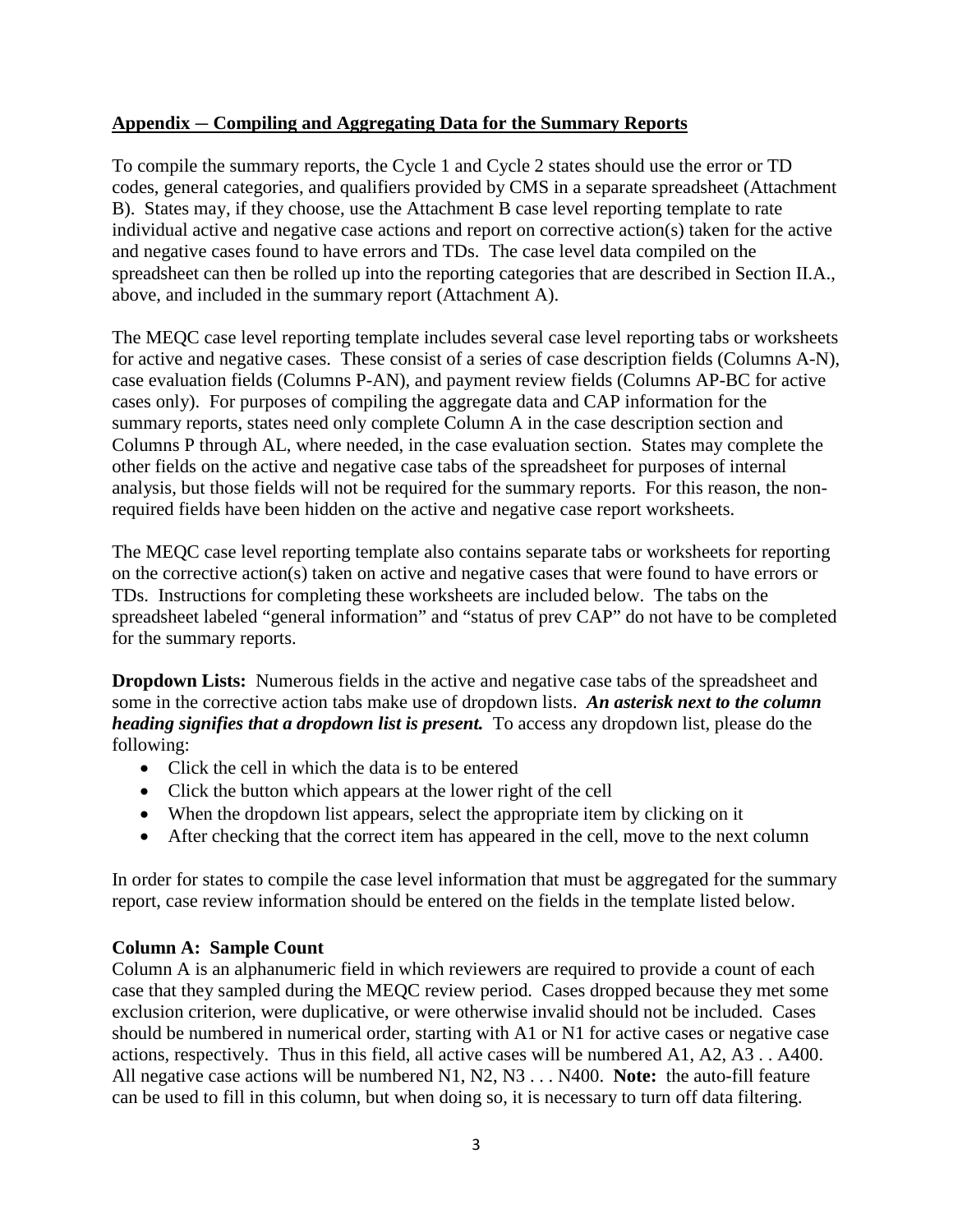### **Column P: State Rating of Sampled Case (Dropdown List)**

In the dropdown box provided, click on one of the following four overall case ratings.

- Correct
- Error
- TD
- Errors and TDs

Note that for purposes of rating the case, a mistake in calculating income or a system or procedural error in the handling of a case that did **not** affect the correctness of its final determination should be treated as a TD.

Please note also that Column P **must** be filled out for the other case evaluation fields to register correctly.

### **Columns Q-R-S (also Columns V-W-X, AA-AB-AC, and AF-AG-AH**)

If reviewers find that a case was correctly determined, they do not need to complete any other fields on the worksheet. If they find that there were one or more errors and/or TDs, they should proceed to fill out the groupings of three columns labeled Error or Deficiency Code, General Category, and Qualifier. These fields describe the general nature of the error or TD (financial or non-financial), identify the general type of issue under which it falls, and provide a more specific description of the type of error or TD that was found. There is room on the worksheet for up to four findings to be described with error or deficiency codes, general categories, and qualifiers. There are separate and parallel, though not identical, sets of codes for active and negative cases.

Examples:

- **Active case:** If the determination of a beneficiary's Medicaid eligibility was found to be in error because of an income counting error, the reviewer would select "financial error," the general category of "income," and qualifier #1AF, "income counting error."
- **Active case:** If a caseworker entered a person's income incorrectly and this caused an otherwise eligible person to be denied eligibility, the reviewer would select "financial error," the general category of "data entry," and qualifier #10ANF, "data entry error."
- **Active case:** If a caseworker entered a person's address incorrectly but this did not cause the case to be incorrectly determined, the reviewer would select "non-financial TD," the general category of "data entry," and the qualifier #16ANFTD, "data entry error."
- **Negative case:** If a case was improperly denied on the basis of missing citizenship verifications that were actually in the case file, the reviewer would select "non-financial error," the general category of "data source/documentation," and the qualifier # 12NNF, "Missing verification or indicator cited as basis for denial/was present or verification not conducted in accordance with verification plan."
- **Negative case:** If a non-MAGI applicant's resources were incorrectly calculated, but this did not affect a correct decision to deny eligibility, the reviewer would select "financial TD," the general category of "non-MAGI resources (asset) issues," and the qualifier 12NFTD, "Resources incorrectly calculated (non-MAGI only)."

### **Note:** *The error or TD codes, general categories, and qualifiers must be selected sequentially. You must specify the type of error or TD (financial or non-financial) first for the related*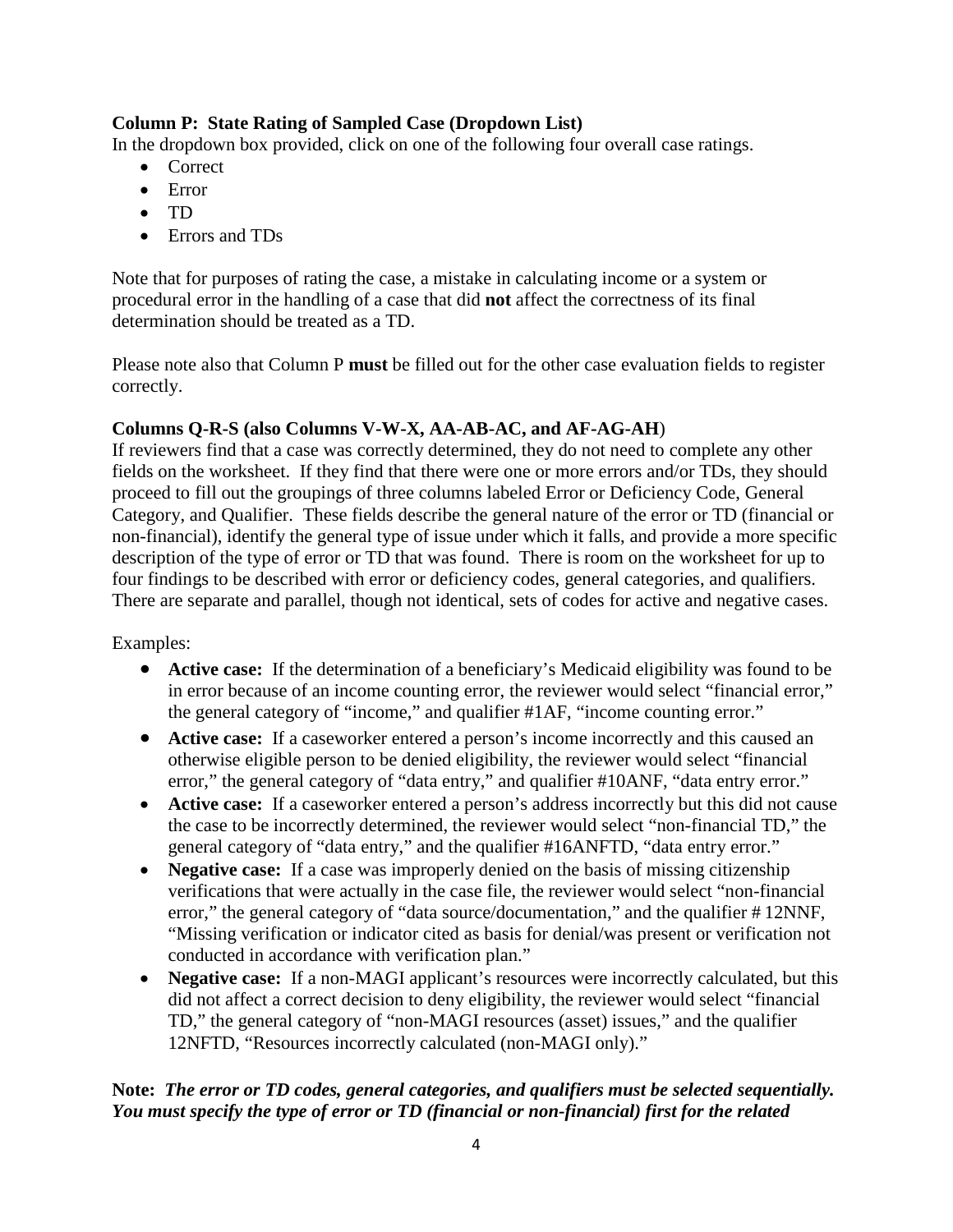#### *dropdown list of general categories to appear. Likewise, you must select one of the relevant general categories before a dropdown list of related qualifiers will appear.*

#### **Columns T, Y, AD and AI: Source of Error 1, 2, 3, and 4 (Dropdown List)**

For the first four errors or TDs found in any case, reviewers should select the applicable source of the error from the available dropdown list. This field is intended to identify who or what is responsible for the problems found in a case. The choices are:

- Caseworker error
- System error
- Caseworker and system error
- Agency error
- Other

The "Agency error" option can be selected when issues relating to policy communication or a need for system programming arise that cannot be attributed to the malfunctioning of the eligibility system or mistakes committed by caseworkers. They may instead be the result of an agency failing to implement necessary policy or programming directives.

At times, reviewers may also find cases that were not correctly determined because of incorrect information given or withheld by beneficiaries. They may not have been able to identify discrepancies because non-current information from electronic data sources appeared to corroborate the attestations. If reviewers find that the state has performed all the required checks and done due diligence in such cases, the case may be rated as correctly determined. However, the reviewer should inform their supervisor of the circumstances, so that a possible redetermination due to change in circumstances can be conducted, or in extreme cases a fraud referral can be made.

We recommend that states continue to look at the source of error field for all cases that have errors or TDs because information on the source of the error is usually essential in the development of appropriate corrective action plans.

### **Column AK: List of First 4 Qualifiers Cited**

The active and negative case level report worksheets are programmed to grab any qualifiers appearing in Columns S, X, AC, and AH and list them in Column AK. This field can be used to analyze the relative frequency of errors and TDs. After filling one or more of the four qualifier columns, the reviewer can then transfer the relevant qualifiers to the active and negative CAP reports by hitting the UPDATE REPORT button at the top left of the spreadsheet. This information, along with the information from Columns A and P of the active and negative case action reports, will automatically be copied onto separate rows in the active case and negative case action CAP Report worksheets. States can then begin to fill in corrective action information for each error and TD identified.

If more than four qualifiers are needed to describe the case findings, the reviewer should complete Column AL: List of All Additional Qualifiers Cited.

### **Note**: *Entries in Column AK are generated by a complex formula that concatenates any entries in Columns S, X, AC, and AH. Deleting entries in Column AK will delete the formula*